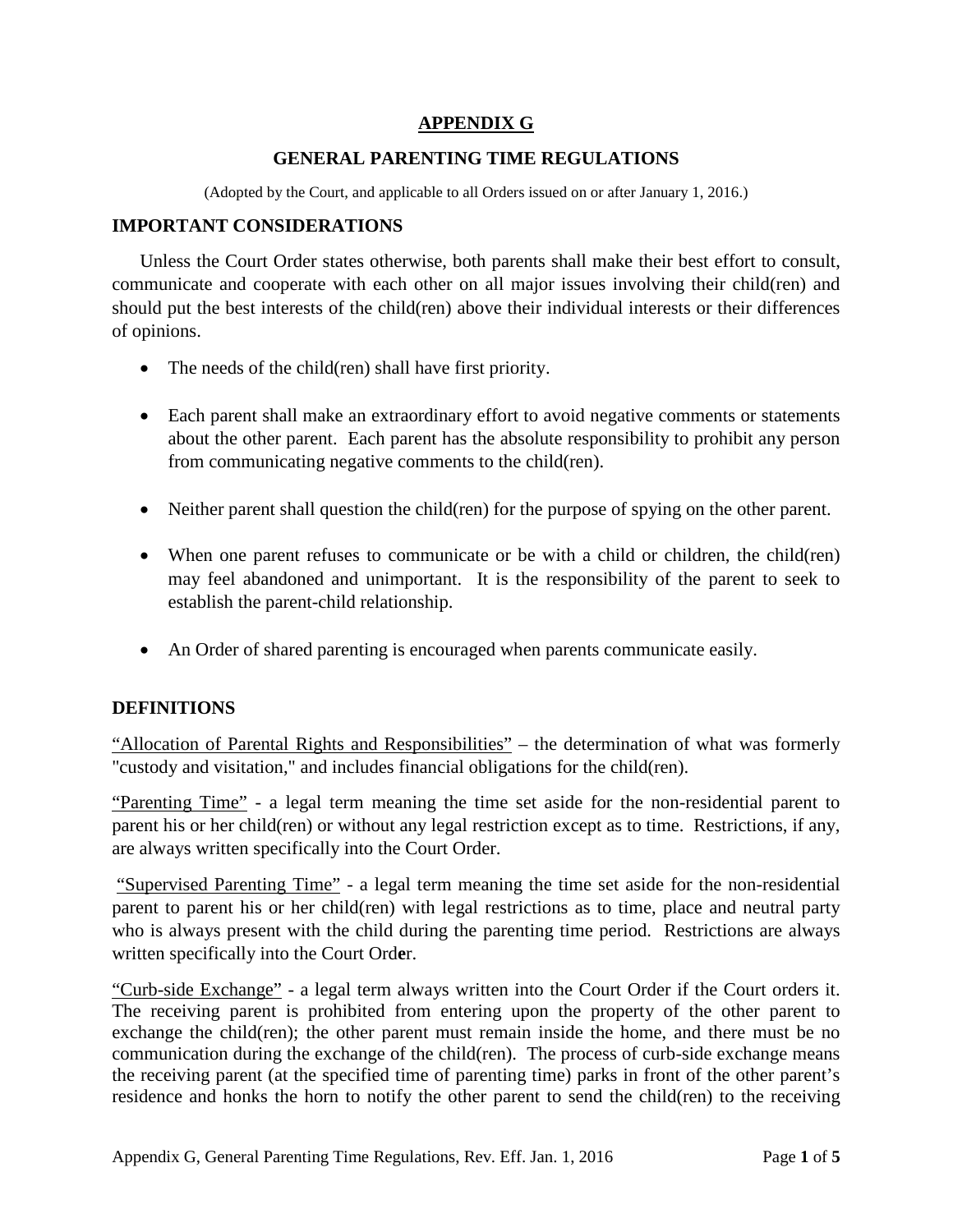parent's car. The other parent shall immediately send the child(ren) to the car, making certain the driver is well known to the child(ren) (if the driver is not the receiving parent) and watch the child(ren) enter the car and leave.

# **PARENTING TIME REGULATIONS**

**a. Cancellation of Parenting Time by Non-residential Parent** The non-residential parent shall give notice of intent NOT to have parenting time, not less than twenty-four (24) hours in advance, unless a last minute emergency occurs. A parent who does not exercise parenting time forfeits the time.

**b. Keeping the Children Together** If the parents have more than one (1) child, the parenting time will be exercised with all children together.

**c. Returning the Child(ren) After Exercising Parenting Time** The non-residential parent shall not return the child(ren) prior to the end of the parenting time period stated, unless the parties agree in advance.

**d. Promptness** Each parent shall be on time for pickup and return of the child(ren) and shall ensure that the child(ren) are emotionally and physically ready for the transition. If pickup at the residential parent's home is more than thirty (30) minutes late without notification, parenting time is cancelled. A pattern of lateness for pick up and/or return is subject to penalties under the law.

**e. Transportation** Unless otherwise ordered, the parent receiving the child shall provide transportation. Any adult well-known to the child(ren) may assist with transportation. The chosen driver shall abide by the child restraint laws, shall be a licensed driver in compliance with all insurance requirements, and not under the influence of alcohol or drugs.

**f. Clothing** The residential parent shall provide clean clothing for parenting time as well as appropriate clothing for any special activity which the non-residential parent has requested at least two (2) days in advance. Clothing sent by the residential parent shall be returned immediately after the parenting time period. Clothing belongs to the child and shall be available to the child at the child's option.

**g. Schoolwork** A parent must provide time for any child to study or complete homework assignments, even if the schoolwork disrupts the parent's plans. The residential parent must inform the other parent of the assigned schoolwork to be done.

**h. Address and Telephone Numbers** Each parent shall keep the other informed of his/her current address and telephone number and an alternate emergency phone number.

**i. Traditions and Family** Each parent is encouraged to respect the other's family traditions and new ones which develop by adjusting the parenting time schedule to meet the needs of the child(ren), who look forward to these special occasions. It is expected that the child(ren) will continue contact with extended family members whenever they are with their parents.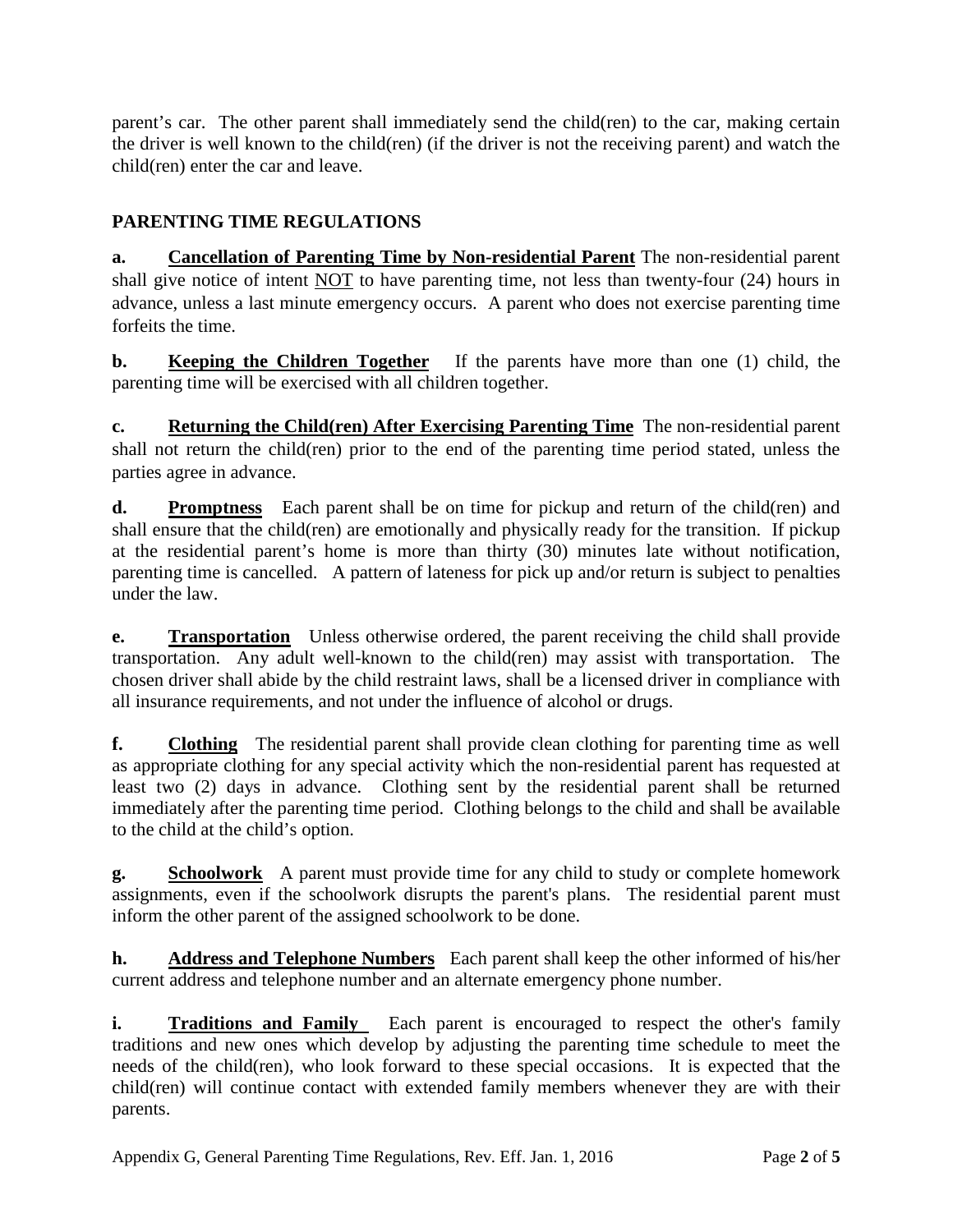**j.** Illness or Injury of a Child In the case of illness of or injury to a child, immediate communication shall occur between parents to determine course of action, advisability of scheduled parenting time, and sharing of information regarding child's needs. Any allergy or chronic condition diagnosed in a child shall be shared in writing from the residential parent to the non-residential parent, including medication or treatment recommended. If parenting time does occur during illness, the residential parent shall provide written instructions and adequate medication for the parenting time with the non-residential parent. Any parenting time missed because of illness shall be made up within sixty (60) days to the non-residential parent at a reasonable time.

If a child often misses parenting time due to illness or injury of child, the non-residential parent may require that the child be examined by the child's usual physician at his/her own expense. Both parents may be present, subject to the doctor's discretion. If the residential parent refuses to schedule a requested medical appointment, the non-residential parent may file a Motion with the Court.

**k. Communication Between Parents** Parents should never communicate with each other through their child(ren). If parents cannot talk to each other without conflict, they should text, send emails or communicate through an online program designed for this purpose.

**l. Children's Activities** Scheduled periods of parenting time shall not interfere with a child's other scheduled activities, such as sport practices, work, homework, music lessons, etc. At the same time, parents should not schedule activities for the child that deprive the other parent of parenting time with the child.

**m. Infants and Young Children** The Court may write a special plan for parenting time with an infant or young child. An infant needs more frequent contact with a parent not living in the same household than the standard Local Parenting Schedule (Appendix J). Parents need to exercise more flexibility in scheduling parenting time for an infant or very young child. The parents may need to consult with a professional in the event they are unable to agree on a schedule.

**n. Teenagers** As part of normal development, teenagers desire to spend more time outside the family unit. They obtain a driver's license, date, spend more time with friends, and get jobs. The parenting time schedule shall change to accommodate the teenager's desire for more time away from both parents.

**o. Step-Parents** A step-parent's proper role is that of a beloved caregiver. The step-parent should never attempt to replace a biological parent. Children should not be required to call their step-parent "mom" or "dad" or something similar. If, however, children choose to do this own their own, parents should discuss the request but should not prohibit the children from that choice. Biological parents shall be in charge of discipline. Step-parents shall take a supportive role to the biological parents and follow their lead.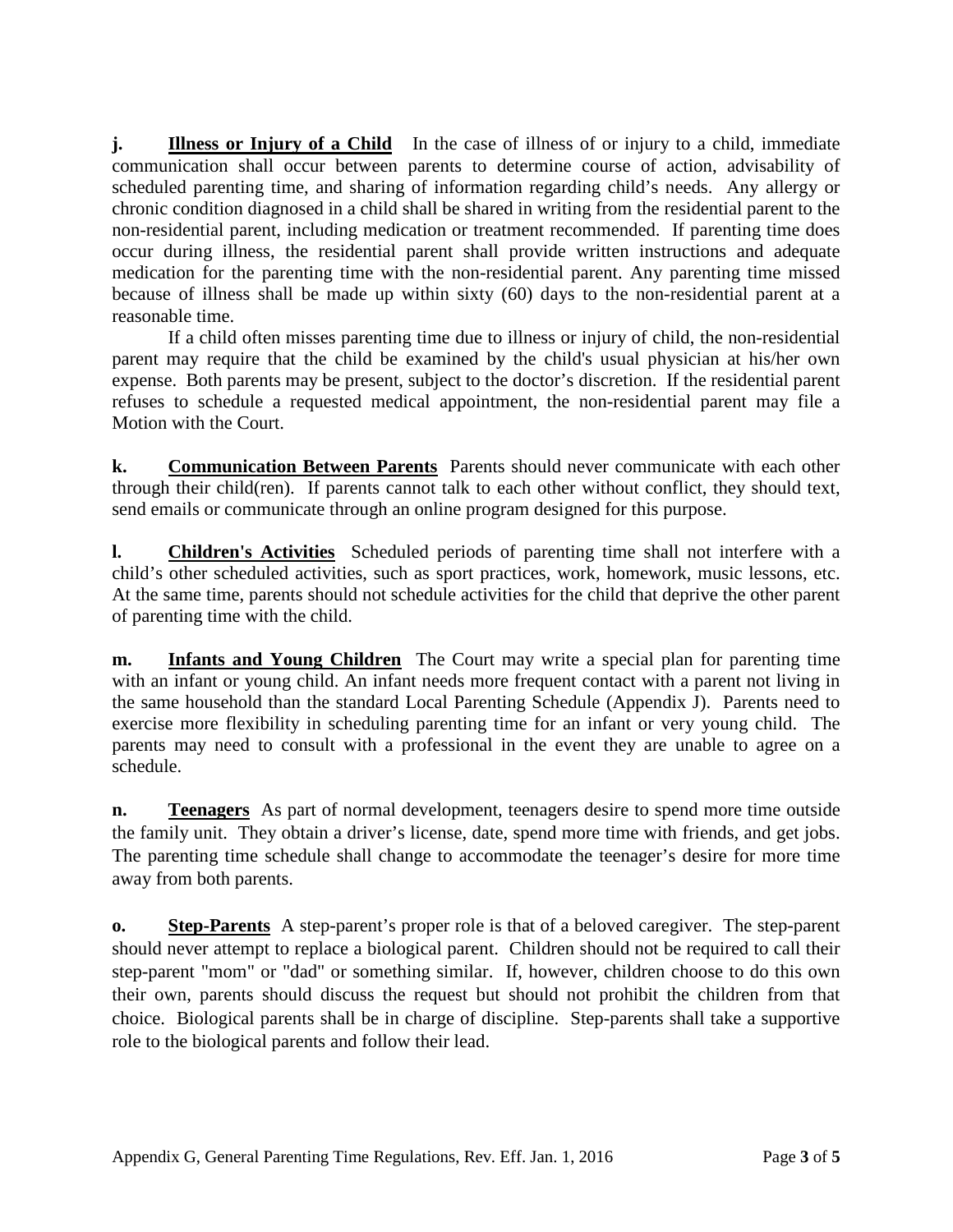**p. Discipline** Behavioral expectations and discipline shall be as similar as possible at each household. If serious behavior problems arise, parents shall discuss the situation and come to a solution they both agree on. If they cannot discuss and agree on what to do, they shall consult a mental health professional together. Examples of problems that are a signal for concern include a decline in school grades, excessive moodiness, extreme defiance and disrespect, stealing, lying, severe lack of energy and motivation.

## **q. Child(ren)'s Records**

**1.** Both parents shall use the proper birth or adoptive name of the child(ren) on all records.

**2. School Records** The residential parent is responsible to personally provide copies of every grade card or notice regarding the child(ren) within five (5) days of receipt, and may not use the child(ren) to deliver the grade cards or notices. The residential parent shall list the non-residential parent as a parent of the child(ren), shall authorize the school to release to the non-residential parent all information concerning the child, and shall personally inform the other parent of school or special activities, such as parent-teacher conferences, school programs, athletic events, honors programs, special ceremonies, and graduation events, and any other school activity in which the child(ren) is involved as soon as (s)he receives the notice.

**3. Medical Records/Consultation** The residential parent shall, upon request by the non-residential parent, immediately comply with whatever action is required, including the signing of a full release, to provide access to any medical, dental, hospital, surgical, optometric, or mental health records of/consultations regarding the minor child(ren)

**r. Telephone Calls, Electronic Communications** The child(ren) is/are permitted to call/text/email/contact a parent at any time; however, the contact should not occur more than once per day unless the parent from whose home the contacts are being made consents. If the parents are unable to agree, then each parent shall be permitted to speak with the children on the telephone twice per week when the children are at the other parent's home. Phone calls should be during the normal hours the child(ren) is awake; if the child(ren) is unavailable for conversation, each parent shall take the responsibility of seeing that the child(ren) timely returns the call. The parent responsible for the child(ren) is permitted to place reasonable limits on the child(ren)'s access to communication with the other parent, such as appropriate times, frequency, and length of contacts, so that the other parent does not interfere with the time allotted to the parent with the child(ren).

**s. Employment of Parents** Parents shall be available for his/her parenting time. If a parent is routinely unavailable for parenting time due to employment, and the parties are unable to agree on modification of the parenting schedule, then either party may consult with a mediator or file a motion with the court.

**t. Non-Compliance With Court Order** All responsibilities and rights outlined in this schedule will be enforced by the Court upon the filing of the appropriate motion by either party.